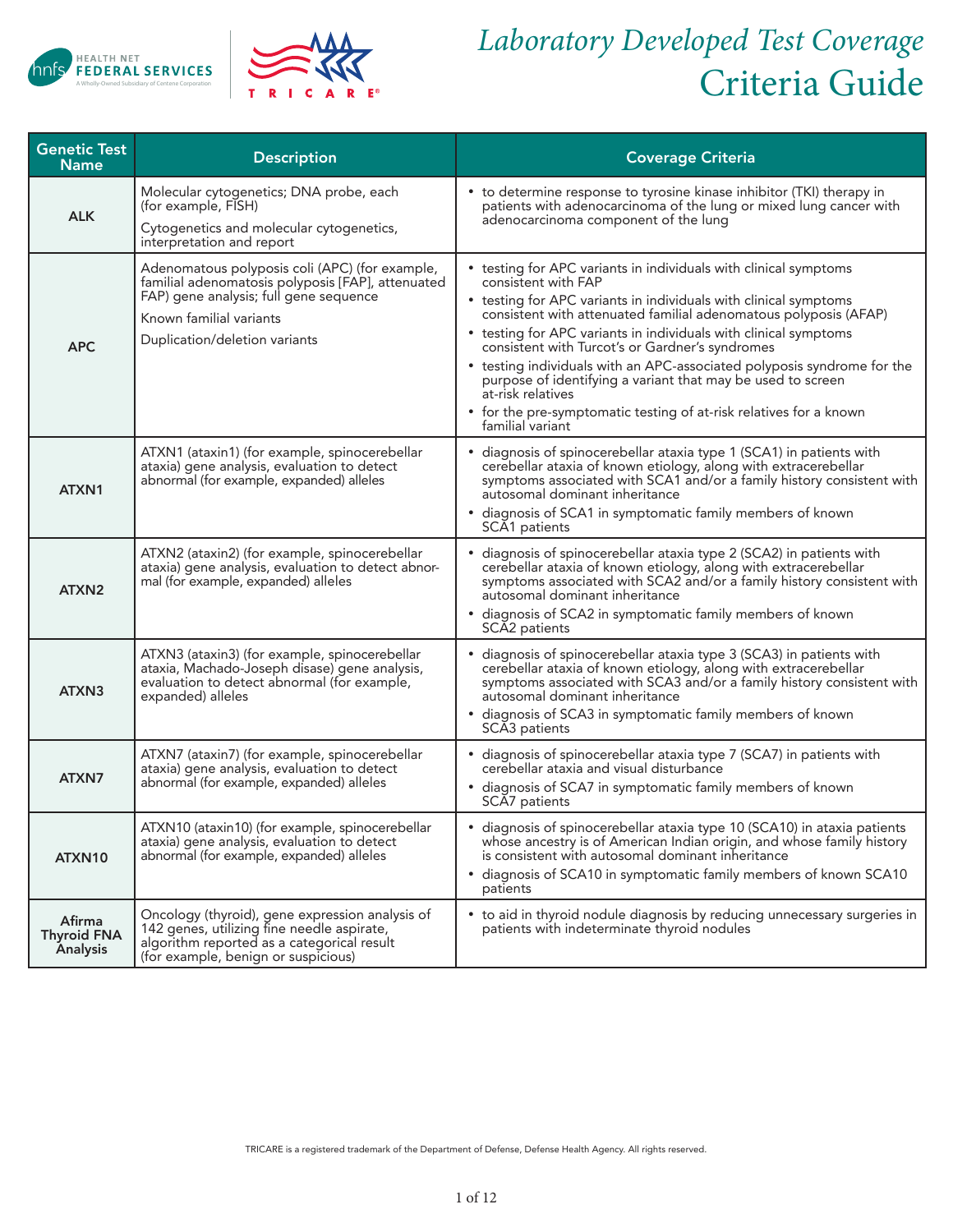| <b>Genetic Test</b><br><b>Name</b>                                 | <b>Description</b>                                                                                                                                                                                                                                                                                                                                                                                                                                                                                                                                                                                 | <b>Coverage Criteria</b>                                                                                                                                                                                                                                                                                                                                                                                                                                                                                                                                                                                                                                                                                                              |
|--------------------------------------------------------------------|----------------------------------------------------------------------------------------------------------------------------------------------------------------------------------------------------------------------------------------------------------------------------------------------------------------------------------------------------------------------------------------------------------------------------------------------------------------------------------------------------------------------------------------------------------------------------------------------------|---------------------------------------------------------------------------------------------------------------------------------------------------------------------------------------------------------------------------------------------------------------------------------------------------------------------------------------------------------------------------------------------------------------------------------------------------------------------------------------------------------------------------------------------------------------------------------------------------------------------------------------------------------------------------------------------------------------------------------------|
| <b>BCR/ABL1</b>                                                    | ABL1<br>BCR/ABL1 gene major bp<br>BCR/ABL1 gene minor bp<br>BCR/ABL1 gene other bp<br>Mol Path, level 2 ABL1 (ABL proto oncogene 1,<br>non-receptor tyrosine kinase) (for example,<br>acquired imatinib resistance), T315I variant<br>Oncology (hematolymphoid neoplasia), RNA,<br>BCR/ABL1 major and minor breakpoint fusion<br>transcripts, quantitative PCR amplification, blood<br>or bone marrow, report of fusion not detected or<br>detected with quantitation<br>BCR/ABL1 (t9;22)) (for example, chronic<br>myelogenous leukemia) translocation analysis,<br>major breakpoint quantitative | • diagnostic assessment of individuals with suspected Chronic<br>Myelogenous Leukemia (CML) by quantitative RT-PCR (RQ-PCR)<br>• diagnostic assessment of individuals with suspected CML by<br>qualitative RT-PCR<br>• monitoring response to tyrosine kinase inhibitor (TKI) therapy, such as<br>imatinib, in individuals with CML by RQ-PCR<br>• testing for the presence of the BCR/ABL1 p. Thr315llE variant in<br>CML patients to guide treatment selection following resistance to first-<br>line imatinib therapy<br>• testing for the presence of BCR/ABL1 variants other than p. Thr 315lle<br>in CML patients to guide treatment selection following resistance to<br>first-line imatinib therapy                           |
| <b>BMPR1A</b>                                                      | Unlisted molecular pathology procedure                                                                                                                                                                                                                                                                                                                                                                                                                                                                                                                                                             | • to clarify the diagnosis of individuals with juvenile polyposis syndrome (JPS)<br>• a known SMAD4 mutation is in the family (genetic testing should be<br>performed in the first six months of life due to hereditary<br>hemorrhagic telangiectasia risk)                                                                                                                                                                                                                                                                                                                                                                                                                                                                           |
| <b>BRAF</b>                                                        | <b>BRAF</b> gene<br>MolPath, level 7 BRAF (B-Raf protooncogene,<br>serine/threonine kinase) (for example, Noonan<br>syndrome), full gene sequence                                                                                                                                                                                                                                                                                                                                                                                                                                                  | • to predict response to vemurafenib therapy in patients with a<br>positive cobas 4800 BRAF mutation test result<br>• to predict response to trametinib monotherapy in advanced melanoma<br>patients with a positive BRAF p.Val600Glu and/or p.Val600Lys test<br>result.<br>• to predict response to dabrafenib monotherapy in advanced<br>melanoma patients with a positive BRAF p.Val600Glu test result.<br>• to predict response to trametinib and dabrafenib combination<br>therapy in advanced melanoma patients with a positive BRAF<br>p.Val600Glu and/or p.Val600Lys test result<br>• for individuals with indeterminate thyroid fine-needle aspiration (FNA)<br>biopsy cytology for diagnosis of papillary thyroid carcinoma |
| BRCA <sub>1</sub> /<br><b>BRCA2</b> or<br><b>BRAC</b><br>Analysis® | BRCA 1 & 2 seq & full dup/del<br>Gene analysis<br>(BRCA1 & 2) of full sequence<br>Gene analysis<br>(BRCA1 & 2) for duplication or deletion variants<br>Gene analysis<br>(BRCA1) of full sequence<br>Gene analysis<br>(BRCA1) for duplication or deletion variants<br>Gene analysis<br>(BRCA2) for duplication or deletion variants<br>BRCA 1 & 2 185&538&6174 var<br>BRCA 1 gene known familial variant<br>BRCA2 gene full sequence<br>BRCA 2 gene known familial variant                                                                                                                          | BRCA1/BRCA2 gene testing must be in accordance with current<br>٠<br>National Comprehensive Cancer Network (NCCN) guidelines for<br>breast cancer.                                                                                                                                                                                                                                                                                                                                                                                                                                                                                                                                                                                     |
| <b>CACNA1A</b>                                                     | CACNA1A (calcium channel, voltage-dependent,<br>P/Q type, alpha 1A subunit) (for example,<br>spinocerebellar ataxia), evaluation to detect<br>abnormal (for example, expanded) alleles<br>Gene analysis (calcium voltage- gated channel<br>subunit alpha1 A) for abnormal alleles<br>Gene analysis (calcium voltage- gated channel<br>subunit alpha1 A) of full sequence<br>Gene analysis (calcium voltage- gated channel<br>subunit alpha1 A) for known familial variant                                                                                                                          | • diagnosis of spinocerebellar ataxia type 6 (SCA6) in patients with<br>cerebellar ataxia with dysarthria and/or nystagmus<br>• diagnosis of SCA6 in symptomatic family members of known<br>SCA6 patients                                                                                                                                                                                                                                                                                                                                                                                                                                                                                                                             |
| CALM 1,<br>CASQ2, RYR2,<br>and TRDN                                | Mopath procedure level 6<br>Mopath procedure level 9<br>Unlisted molecular pathology                                                                                                                                                                                                                                                                                                                                                                                                                                                                                                               | • to confirm a diagnosis of Catecholaminergic Polymorphic Ventricular<br>Tachycardia (CPVT) in patients with clinically diagnosed or suspected<br><b>CPVT</b>                                                                                                                                                                                                                                                                                                                                                                                                                                                                                                                                                                         |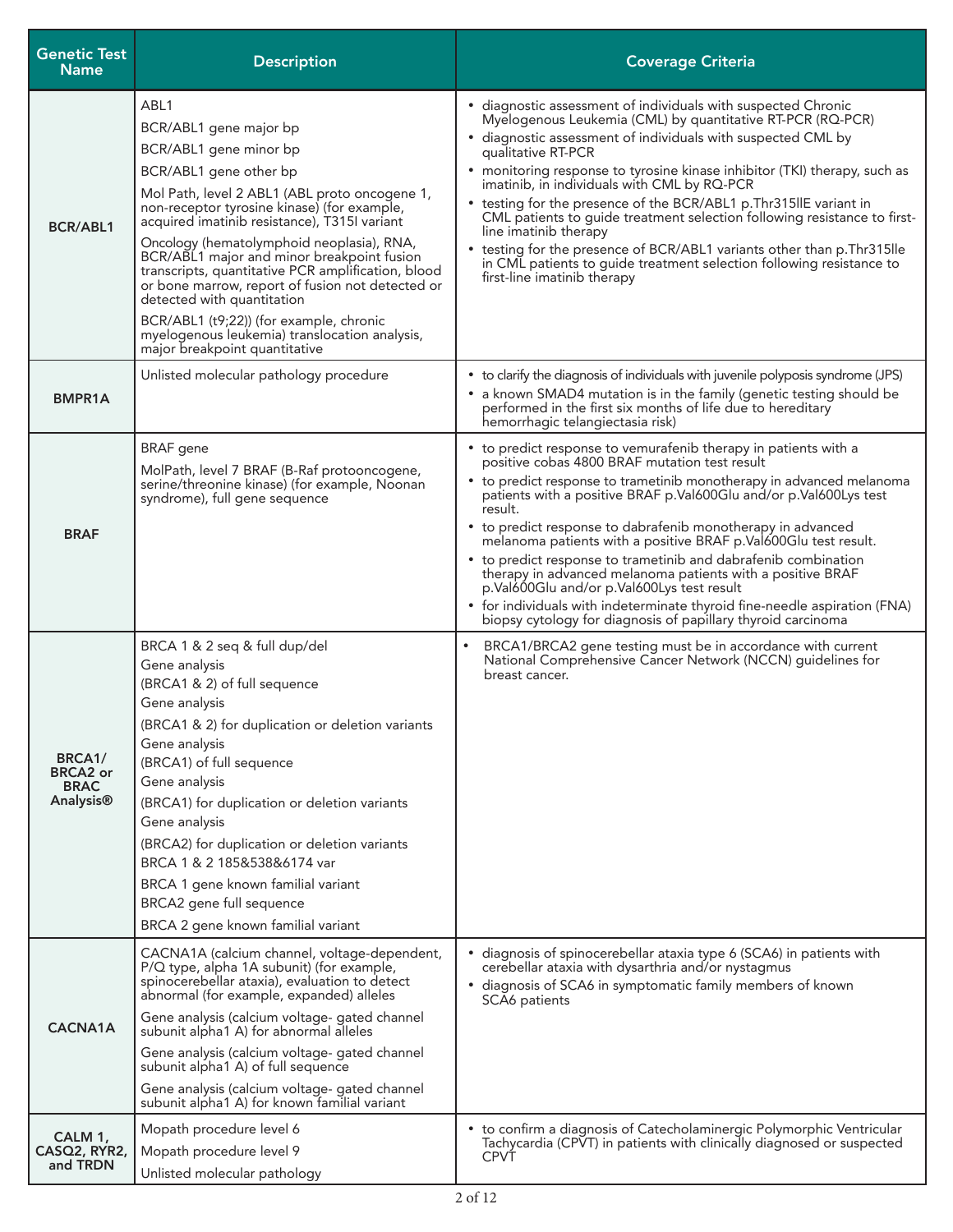| <b>Genetic Test</b><br><b>Name</b>                      | <b>Description</b>                                                                                                                                                                                                                                                                                                                                                                                                                                                                                                                                                                                                      | <b>Coverage Criteria</b>                                                                                                                                                                                                                                                                                                                                                                                                                                                                                                                                                                                                                         |
|---------------------------------------------------------|-------------------------------------------------------------------------------------------------------------------------------------------------------------------------------------------------------------------------------------------------------------------------------------------------------------------------------------------------------------------------------------------------------------------------------------------------------------------------------------------------------------------------------------------------------------------------------------------------------------------------|--------------------------------------------------------------------------------------------------------------------------------------------------------------------------------------------------------------------------------------------------------------------------------------------------------------------------------------------------------------------------------------------------------------------------------------------------------------------------------------------------------------------------------------------------------------------------------------------------------------------------------------------------|
| CDH <sub>1</sub>                                        | Mopath procedure level 7                                                                                                                                                                                                                                                                                                                                                                                                                                                                                                                                                                                                | • for large rearrangements in the CDH1 gene for the treatment of<br>Hereditary Diffuse Gastric Cancer (HDGC)                                                                                                                                                                                                                                                                                                                                                                                                                                                                                                                                     |
| <b>CEBPA</b>                                            | CEBPA gene full sequence                                                                                                                                                                                                                                                                                                                                                                                                                                                                                                                                                                                                | • to guide the treatment decisions for individuals with acute myeloid<br>leukemia (AML)                                                                                                                                                                                                                                                                                                                                                                                                                                                                                                                                                          |
| Chromosome<br>22q11.2                                   | Molecular cytogentics; DNA probe each<br>(for example, FISH)<br>Cytogenetics and molecular cytogenetics,                                                                                                                                                                                                                                                                                                                                                                                                                                                                                                                | • confirmation of diagnosis in an individual suspected of<br>chromosome 22q11.2 deletion syndrome based on clinical findings                                                                                                                                                                                                                                                                                                                                                                                                                                                                                                                     |
| Chimerism<br>Analysis                                   | interpretation and report<br>Str markers specimen anal<br>Str markers spec anal addl<br>Chimerism anal no cell select<br>Chimerism anal w/cell select                                                                                                                                                                                                                                                                                                                                                                                                                                                                   | • for the management and treatment of stem cell transplant patients                                                                                                                                                                                                                                                                                                                                                                                                                                                                                                                                                                              |
| <b>COL1A1/</b><br>COL1A2                                | Mopath procedure level 9                                                                                                                                                                                                                                                                                                                                                                                                                                                                                                                                                                                                | • for sequence variants in the COL1A1/COL1A2 genes for the<br>diagnosis of Osteogenesis Imperfecta (OI) when clinical and<br>radiological examination and family history provide inadequate<br>information for diagnosis of OI                                                                                                                                                                                                                                                                                                                                                                                                                   |
| COL3A1                                                  | Unlisted molecular pathology procedure                                                                                                                                                                                                                                                                                                                                                                                                                                                                                                                                                                                  | • to confirm or establish a diagnosis of Ehlers-Danlos syndrome type<br>4 (EDS IV), also known as vascular EDS, in patients with clinical<br>symptoms or features of EDS IV                                                                                                                                                                                                                                                                                                                                                                                                                                                                      |
| CYP2C19                                                 | CYP2C19 (cytochrome P450, family 2, subfamily<br>C, polypeptide 19) (for example, drug<br>metabolism), gene analysis, common variants<br>(for example, $\overline{1}2$ , $\overline{2}$ , $\overline{3}$ , $\overline{4}$ , $\overline{1}8$ , $\overline{1}7$ )                                                                                                                                                                                                                                                                                                                                                         | • to manage dosing of clopidogrel                                                                                                                                                                                                                                                                                                                                                                                                                                                                                                                                                                                                                |
| CYP2C9                                                  | CYP2C9 gene com variants                                                                                                                                                                                                                                                                                                                                                                                                                                                                                                                                                                                                | • for the initiation and management of warfarin treatment                                                                                                                                                                                                                                                                                                                                                                                                                                                                                                                                                                                        |
| Cystic<br>fibrosis/CFTR<br>testing                      | CFTR (cystic fibrosis transmembrane conductance<br>regulator) (for example, cystic fibrosis) gene<br>analysis; common variants<br>Known familial variants<br>Duplication/deletion variants<br>Full gene sequence<br>Intron 8 poly-T analysis (for example, male infertility)                                                                                                                                                                                                                                                                                                                                            | • confirmation of diagnosis in individuals showing clinical symptoms of<br>cystic fibrosis or having a high sweat chloride level<br>• identification of newborns who are affected with cystic fibrosis<br>• identification of individuals with the p.Gly551Asp variant who will<br>respond to treatment with ivacaftor<br>• male infertility testing and treatment<br>preconception and prenatal carrier screening in accordance with the<br>most current ACOG quidelines<br>• patient has not previously been genetically tested for cystic fibrosis<br>Note: If a patient has previously been tested, a repeat genetic test is<br>not covered. |
| Cytogenomic<br>Constitutional<br>Microarray<br>Analysis | Cytoenomic constitutional (genomewide)<br>microarray analysis; interrogation of genomic<br>regions for copy number variants (for example,<br>bacterial artificial chromosome [BAC] or<br>oligo-based comparative genomic hybridization<br>[CGH] microarray analysis)<br>Interrogation of genomic regions for copy number<br>and single nucleotide polymorphism (SNP)<br>variants for chromosomal abnormalities<br>Cytogenomic microarray analysis, neoplasia<br>(for example, interrogation of copy number, and<br>loss-of-heterozygosity via single nucleotide<br>polymorphism [SNP]-based CGH microarray<br>analysis) | • diagnostic evaluation of patients suspected of having a genetic<br>syndrome (in other words, have congenital anomalies, dysmorphic<br>features, developmental delay and/or intellectual disability)<br>• diagnostic evaluation of individuals with autism spectrum disorder<br>(ASD), including autism, Asperger's syndrome and pervasive<br>developmental disorder                                                                                                                                                                                                                                                                            |
| DAZ/SRY                                                 | DAZ/SRY (deleted in azoospermia and sex<br>determining region Y) (for example, male<br>infertility), common deletions (for example, AZFa,<br>AZFb, AZFc, AZFd)                                                                                                                                                                                                                                                                                                                                                                                                                                                          | • to detect submicroscopic deletions involving the Y chromosome in the<br>evaluation of men with infertility secondary to azoospermia,<br>oligozoospermia, or teratozoospermia                                                                                                                                                                                                                                                                                                                                                                                                                                                                   |
| <b>DMD</b>                                              | DMD dup/delet analysis<br>Mopath procedure level 9                                                                                                                                                                                                                                                                                                                                                                                                                                                                                                                                                                      | • for diagnostic DMD testing (deletion and duplication analysis with<br>reflect to complete gene sequencing) in males or females exhibiting<br>symptoms of Duchenne muscular dystrophy or Becker muscular dystrophy                                                                                                                                                                                                                                                                                                                                                                                                                              |
| <b>DMPK</b>                                             | DMPK (DM1 protein kinase) (for example,<br>myotonic dystrophy type 1) gene analysis;<br>evaluation to detect abnormal (expanded) alleles<br>DMPK (DM1 protein kinase) (for example,<br>myotonic dystrophy type 1) gene analysis;<br>characterization of alleles (expanded size)                                                                                                                                                                                                                                                                                                                                         | • confirmation of a diagnosis of myotonic dystrophy type 1 (DM1) or<br>type 2 (DM2) in symptomatic patients<br>• diagnosis of DM1 or DM2 in asymptomatic adults who are at an<br>increased risk of DM1 or DM2 through a positive family history                                                                                                                                                                                                                                                                                                                                                                                                  |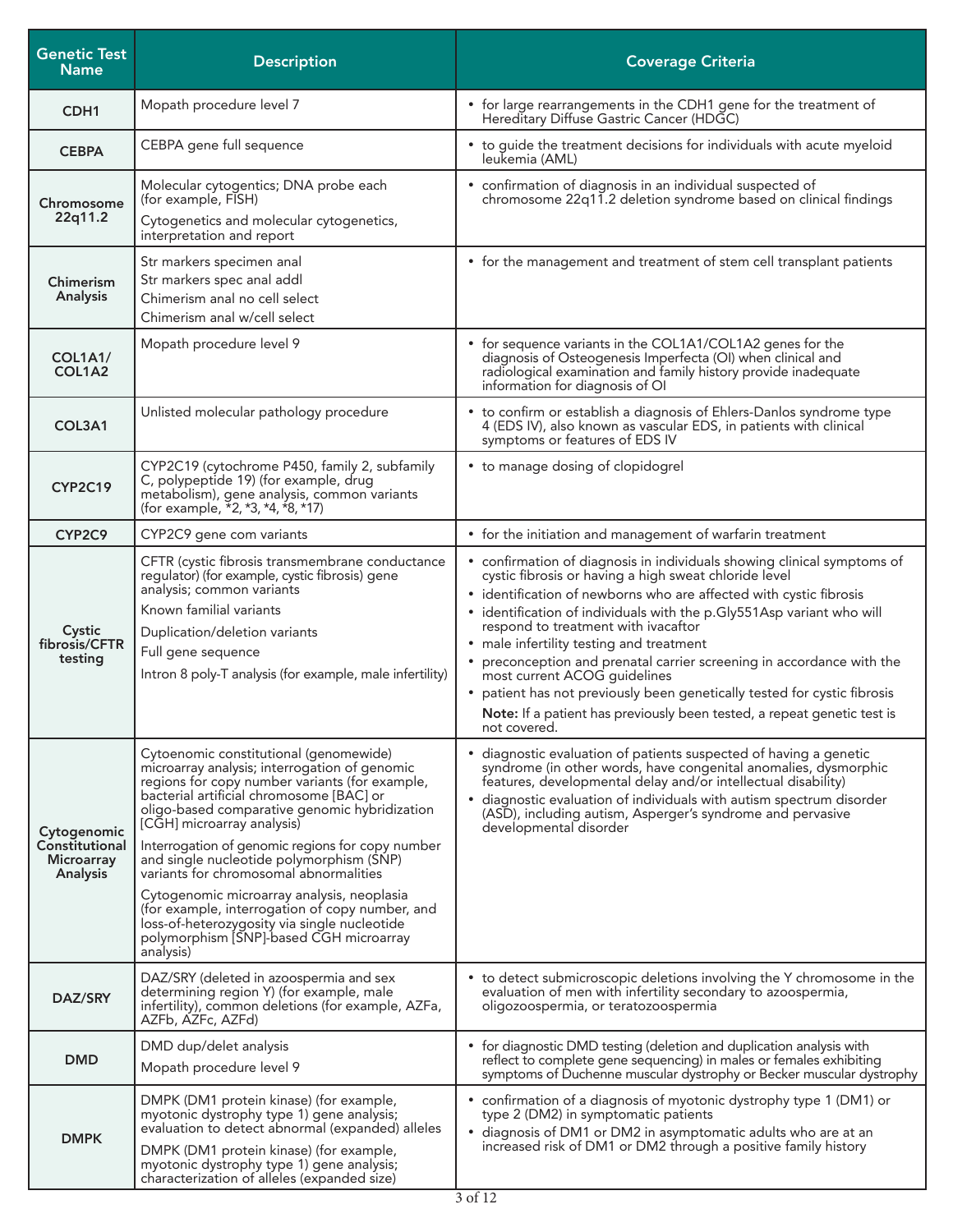| <b>Genetic Test</b><br><b>Name</b>                             | <b>Description</b>                                                                                                                                                                                                                                                                                 | <b>Coverage Criteria</b>                                                                                                                                                                                                                                                                                                                                                                                                                                                                                                                                                                                                                                                                                                                                                                                                             |
|----------------------------------------------------------------|----------------------------------------------------------------------------------------------------------------------------------------------------------------------------------------------------------------------------------------------------------------------------------------------------|--------------------------------------------------------------------------------------------------------------------------------------------------------------------------------------------------------------------------------------------------------------------------------------------------------------------------------------------------------------------------------------------------------------------------------------------------------------------------------------------------------------------------------------------------------------------------------------------------------------------------------------------------------------------------------------------------------------------------------------------------------------------------------------------------------------------------------------|
| DSC2, DSG2,<br>DSP, JUP,<br>PKP2, RYR2,<br>TGFB3 and<br>TMEM43 | Mopath procedure level 7<br>MolPath procedure, level 9, 50 exons in a single<br>gene by DNA sequence analysis, full gene<br>sequence DMPK (dystrophia myotonica-protein<br>kinase (for example, myotonic dystrophy type<br>1), characterization of abnormal (for example,<br>expanded) alleles     | • for sequence variants in the DSC2, DSG2, DSP, JUP, PKP2, RYR2,<br>TGFB3, and TMEM43 genes to confirm a diagnosis of<br>Arrhythmogenic Right Ventricular Dysplasia/Cardiomyopathy<br>(ARVD/C) in probands<br>• for a known familial sequence variant in the DSC2, DSG2, DSP, PKP2,<br>or TMEM43 gene for at-risk relatives of probands with<br>International Task Force (ITF)-confirmed ARVD/C to confirm a<br>diagnosis of ARVD/C in those whose symptoms meet the ITF<br>diagnostic criteria                                                                                                                                                                                                                                                                                                                                      |
| DYT1/TOR1A                                                     | Mol Path, level 1, TOR1A (torsin family 1, member<br>A [torsin A]) (for example, early-onset primary<br>dystonia [DYT1]), 907_909 delGAG (904_906del-<br>GAG) variant<br>Mol Path, level 5, TOR1A (torsin family 1, member<br>A [torsin A]) (for example, torsion dystonia), full<br>gene sequence | • for genetic testing for sequence variants of DYT1 for patients with<br>primary dystonia with onset < 30 years of age.<br>• for genetic testing for sequence variants of DYT1 for patients with<br>primary dystonia with onset $\geq 30$ years of age who have a relative who<br>developed dystonia aged < 30 years.                                                                                                                                                                                                                                                                                                                                                                                                                                                                                                                |
| <b>EGFR</b>                                                    | GFR (epidermal growth factor receptor)<br>(for example, non-small cell lung cancer) gene<br>analysis, common variants (for example, exon 19<br>LREA deletion, L858R, T790M, G719A, G719S,<br>L861Q                                                                                                 | • to help guide administration of EGFR TKIs in the first-line<br>treatment of non-small cell lung cancer                                                                                                                                                                                                                                                                                                                                                                                                                                                                                                                                                                                                                                                                                                                             |
| F <sub>2</sub>                                                 | F2 (prothrombin, coagulation factor II)<br>(for example, hereditary hypercoagulability) gene<br>analysis, 20210G>A variant<br>F2 (coagulation factor II) (for example, hereditary<br>hypercoagulability), 1199G>A variant                                                                          | • diagnostic evaluation of individuals with a prior venous<br>thromboembolism (VTE) during pregnancy or puerperium for<br>patients with VTE with a personal or family history of recurrent<br>VTE (more than two in the same person)<br>• for patients with their first VTE before age 50 with no precipitating<br>factors<br>• for venous thrombosis at unusual sites such as the cerebral,<br>mesenteric, portal, or hepatic veins<br>• for VTE associated with the use of estrogen-containing oral<br>contraceptives, selective estrogen receptor modulators (SERMs),<br>or hormone replacement therapy<br>• to diagnose an inherited thrombophilia in female family members of<br>individuals with an inherited thrombophilia if the female<br>family member is pregnant or considering pregnancy or oral<br>contraceptive use   |
| F <sub>5</sub>                                                 | F5 (coagulation factor V) (for example, Hereditary<br>hypercoagulability) gene analysis, Leiden variant<br>F5 (coagulation factor V) (for example, hereditary<br>hypercoagulability), HR2 variant                                                                                                  | • diagnostic evaluation of individuals with a prior venous<br>thromboembolism (VTE) during pregnancy or puerperium<br>• for patients with VTE with a personal or family history of recurrent VTE<br>(more than two in the same person)<br>• for patients with their first VTE before age 50 with no precipitating<br>factors<br>• for venous thrombosis at unusual sites such as the cerebral,<br>mesenteric, portal, or hepatic veins<br>• For VTE associated with the use of estrogen-containing oral<br>contraceptives,<br>selective estrogen receptor modulators (SERMs), or hormone<br>replacement therapy<br>• to diagnose an inherited thrombophilia in female family members of<br>individuals with an inherited thrombophilia if the female family<br>member is pregnant or considering pregnancy or oral contraceptive use |
| FBN <sub>1</sub>                                               | FBN1 (fibrillin 1) (for example, Marfan syndrome),<br>full gene sequence                                                                                                                                                                                                                           | • to facilitate the diagnosis of Marfan syndrome in patients who do not<br>fulfill the Ghent diagnostic criteria, but have at least one major feature<br>of the condition<br>• to facilitate the diagnosis of Marfan syndrome in the at-risk<br>relatives of patients carrying known disease-causing variants                                                                                                                                                                                                                                                                                                                                                                                                                                                                                                                        |
| <b>FLCN</b>                                                    | Unlisted molecular pathology                                                                                                                                                                                                                                                                       | • to confirm a diagnosis of Birt-Hogg-Dube' Syndrome (BHD) in<br>patients with suspected BHD                                                                                                                                                                                                                                                                                                                                                                                                                                                                                                                                                                                                                                                                                                                                         |
| FLT3                                                           | FLT3 gene<br>FLT3 gene analysis<br>FLT3 (FMS related tyrosine kinase 3) (for example,<br>acute myeloid leukemia) internal tandem<br>duplication (ITD) variances, quantitative                                                                                                                      | • for diagnosis and prognosis in AML                                                                                                                                                                                                                                                                                                                                                                                                                                                                                                                                                                                                                                                                                                                                                                                                 |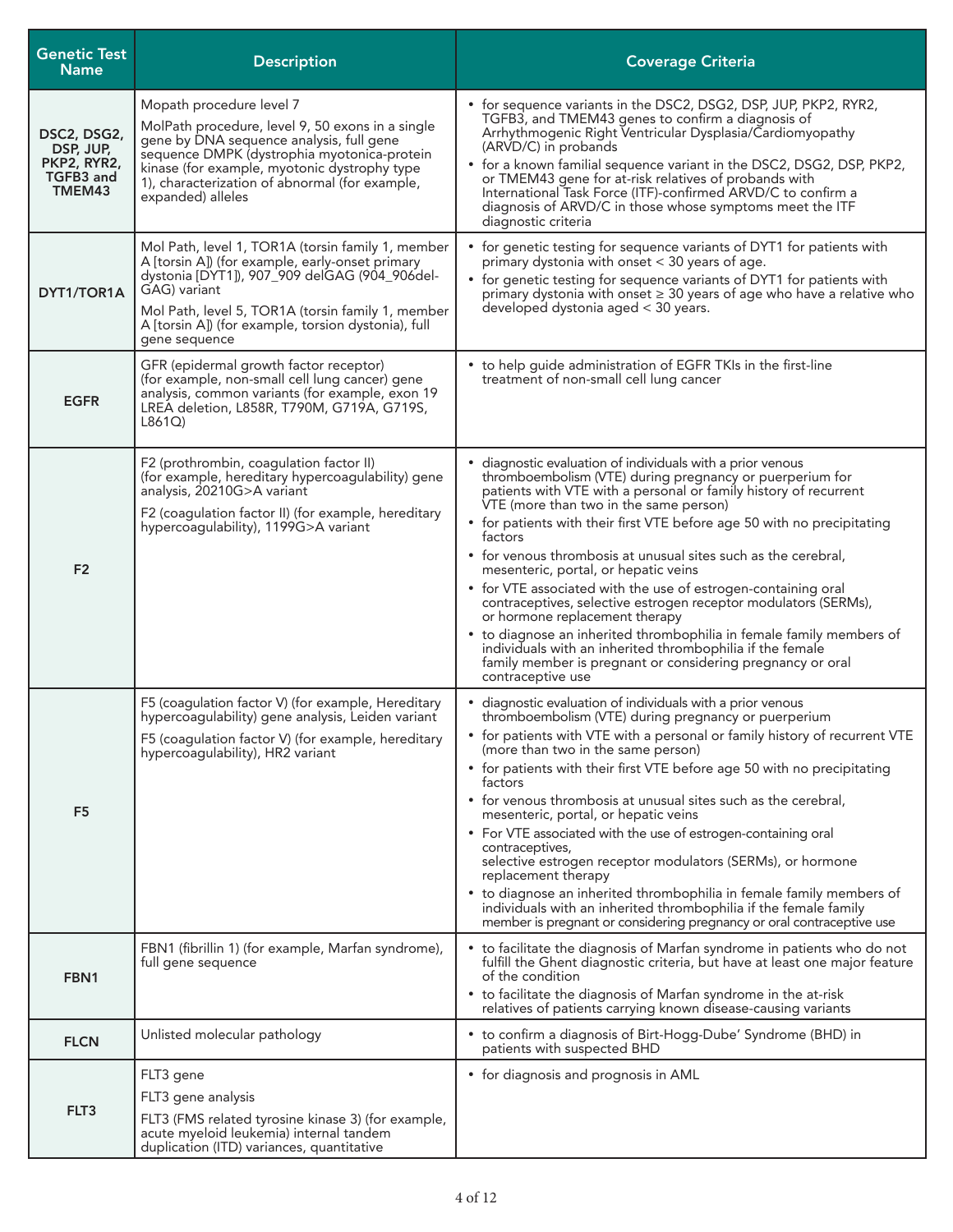| <b>Genetic Test</b><br><b>Name</b> | <b>Description</b>                                                                                                                                                                                                                                                                                                 | <b>Coverage Criteria</b>                                                                                                                                                                                                                                                                                                   |
|------------------------------------|--------------------------------------------------------------------------------------------------------------------------------------------------------------------------------------------------------------------------------------------------------------------------------------------------------------------|----------------------------------------------------------------------------------------------------------------------------------------------------------------------------------------------------------------------------------------------------------------------------------------------------------------------------|
|                                    | FMR1 (fragile X mental retardation 1)<br>(for example, fragile X mental retardation) gene<br>analysis; evaluation to detect abnormal<br>(for example, expanded) alleles                                                                                                                                            | FMR1 gene testing is covered for the following indications:<br>• testing for CGG repeat length for diagnosis of patients of either sex<br>with mental retardation, intellectual disability, developmental delay, or<br>autism                                                                                              |
| FMR1                               | Characterization of alleles (for example, expanded<br>size and methylation status)                                                                                                                                                                                                                                 | FMR1 testing for fragile X-associated tremor/ataxia syndrome is<br>covered for the following individuals:                                                                                                                                                                                                                  |
|                                    |                                                                                                                                                                                                                                                                                                                    | • males and females older than age 50 years who have progressive<br>cerebellar ataxia and intention tremor with or without a positive<br>family history of FMR1-related disorders in whom other common caus-<br>es of ataxia have been excluded                                                                            |
|                                    |                                                                                                                                                                                                                                                                                                                    | • women with unexplained premature ovarian insufficiency (POI)                                                                                                                                                                                                                                                             |
| <b>GCK</b>                         | GCK (glucokinase [hexokinase 4]) (for example,<br>maturity-onset diabetes of the young [MODY]),<br>full gene sequence                                                                                                                                                                                              | • diagnosis of maturity-onset diabetes of the young type 2 (MODY2) in<br>patients with hyperglycemia or non-insulin-dependent diabetes who<br>have a family history of abnormal glucose metabolism in at least two<br>consecutive generations, with the patient or at least one family mem-<br>ber diagnosed before age 25 |
| GJB <sub>2</sub>                   | GJB2 (gap junction protein, beta 2, 26kDa,<br>connexin 26) (for example, nonsyndromic hearing<br>loss) gene analysis; full gene sequence<br>Known familial variants                                                                                                                                                | • diagnosis of DFNB1 or DFNA3 in individuals with nonsyndromic<br>hearing loss to aid in treatment                                                                                                                                                                                                                         |
| GJB6                               | GJB6 (gap junction protein, beta 6, 30kDa,<br>connexin 30) (for example, nonsyndromic hearing<br>loss) gene analysis, common variants (for example<br>309kb [del(GJB6-D13S1830)] and 232kb<br>[del(GJB6-D13S1854)])                                                                                                | • diagnosis of DFNB1 or DFNA3 in individuals with nonsyndromic<br>hearing loss to aid in treatment                                                                                                                                                                                                                         |
|                                    | HBA1/BHA2 (alpha globin 1 and alpha globin 2)<br>(for example, alpha thalassemia, Hb Bart hydrops)<br>fetalis syndrome, HbH disease), gene analysis, for<br>common deletions or variant (for example,<br>Southeast Asian, Thai, Filipino, Mediterranean,<br>alpha3.7, alpha4.2, alpha20.5, and Constant<br>Spring) | • to confirm the diagnosis of alpha-thalassemia in a symptomatic individual<br>• to confirm the diagnosis in a pregnant woman with low hemoglobin<br>when alpha-thalassemia is suspected                                                                                                                                   |
| HBA1/HBA2                          | HBA1/HBA2 (alpha globin 1 and alpha globin 2)<br>(for example, alpha thalassemia, HB bart hydrops<br>fetalis syndrome, HBH disease), gene analysis;<br>known familial variant                                                                                                                                      |                                                                                                                                                                                                                                                                                                                            |
|                                    | HBA1/HBA2 (alpha globin 1 and alpha globin 2)<br>(for example, alpha thalassemia, HB bart hydrops<br>fetalis syndrom, HBH disease), gene analysis; full<br>gene sequence                                                                                                                                           |                                                                                                                                                                                                                                                                                                                            |
|                                    | HBA1/HBA2 (alpha globin 1 and alpha globin 2)<br>(for example, alpha thalassemia, HB bart hydrops<br>fetalis sydrome, HBH disease), gene analysis;<br>duplication/deletion variants                                                                                                                                |                                                                                                                                                                                                                                                                                                                            |
| <b>HEXA</b>                        | HEXA (hexosaminidase A [alpha polypeptide])<br>(for example, Tay-Sachs disease) gene analysis,<br>common variants (for example, 1278insTATC,<br>1421+1G>C, G269S)                                                                                                                                                  | • as an adjunct to biochemical testing in patients with low<br>hexosaminidase A levels in blood<br>• when individuals are identified with apparent deficiency of                                                                                                                                                           |
|                                    | Mol Path, level 7, HNF4A (hepatocyte nuclear<br>factor 4, alpha) (for example, maturity-onset<br>diabetes of the young [MODY]), full gene sequence                                                                                                                                                                 | hexosaminidase A enzymatic activity, targeted mutation analysis can<br>then be used to distinguish pseudodeficiency alleles from<br>disease-causing alleles                                                                                                                                                                |
| <b>HFE</b>                         | HFE (hemochromatosis) (for example, hereditary<br>hemochromatosis) gene analysis, common<br>variants (for example, C282Y, H63D)                                                                                                                                                                                    | • diagnosis of patients with or without symptoms of iron overload with<br>a serum transferrin saturation > 45 percent and/or elevated serum<br>ferritin                                                                                                                                                                    |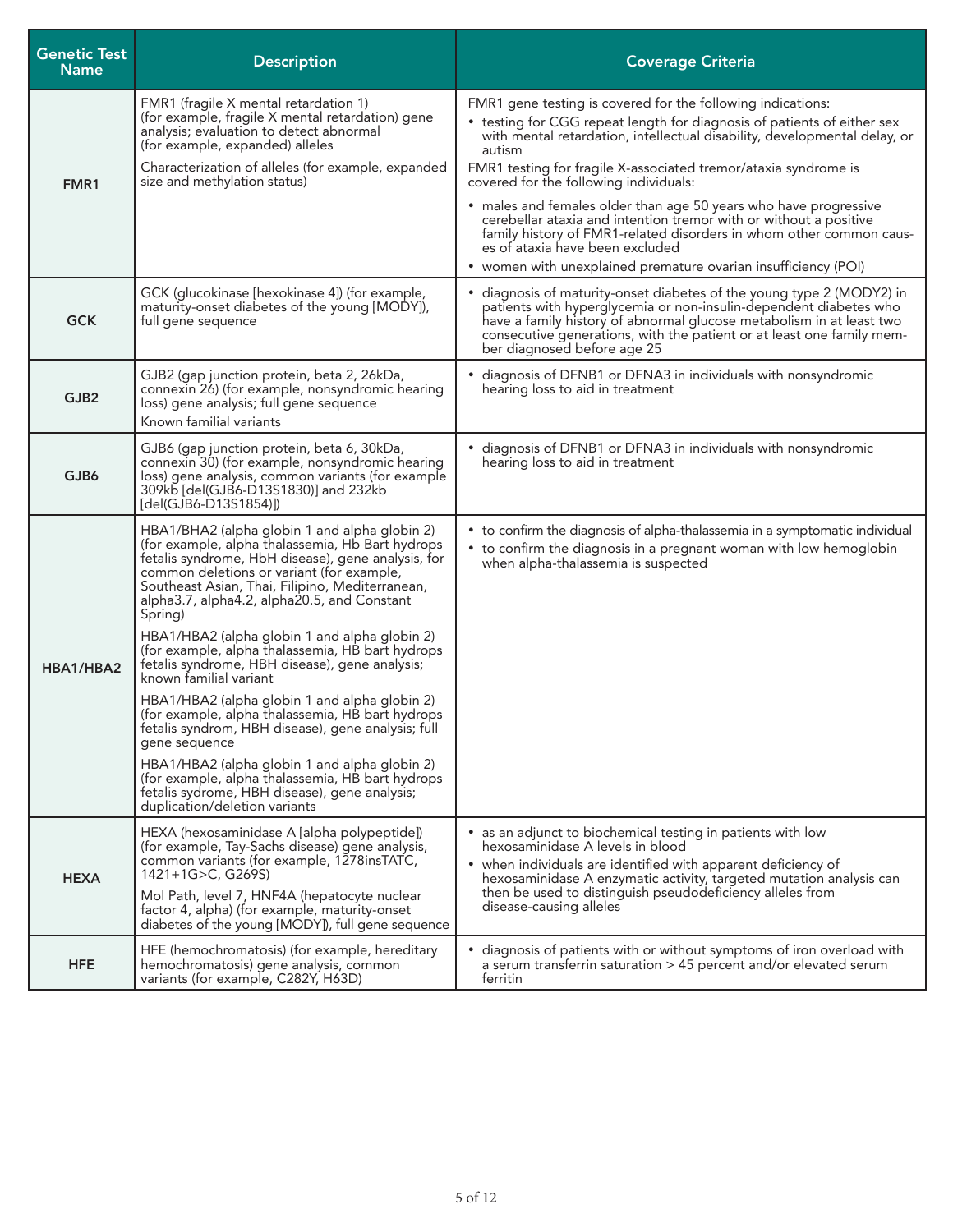| <b>Genetic Test</b><br><b>Name</b> | <b>Description</b>                                                                                                                                                                                                                                                                                                                                                                                                                                                                                                                                                                                                                                                                                                                                                                                                                                                                                                                                                                                                                                                                                                                                                                                                                                                                                                                                                                                                                                      | <b>Coverage Criteria</b>                                                                                                                                                                                                                                                                                                                                                                                                                                                                                                                                                                                                                                                                                                                                                                                                                            |
|------------------------------------|---------------------------------------------------------------------------------------------------------------------------------------------------------------------------------------------------------------------------------------------------------------------------------------------------------------------------------------------------------------------------------------------------------------------------------------------------------------------------------------------------------------------------------------------------------------------------------------------------------------------------------------------------------------------------------------------------------------------------------------------------------------------------------------------------------------------------------------------------------------------------------------------------------------------------------------------------------------------------------------------------------------------------------------------------------------------------------------------------------------------------------------------------------------------------------------------------------------------------------------------------------------------------------------------------------------------------------------------------------------------------------------------------------------------------------------------------------|-----------------------------------------------------------------------------------------------------------------------------------------------------------------------------------------------------------------------------------------------------------------------------------------------------------------------------------------------------------------------------------------------------------------------------------------------------------------------------------------------------------------------------------------------------------------------------------------------------------------------------------------------------------------------------------------------------------------------------------------------------------------------------------------------------------------------------------------------------|
| <b>HLA</b>                         | HLA Class I and II typing, low resolution<br>(for example, antigen equivalents); HLA-A, HLA-B,<br>HLA-C, HLA-DRB1, HLA-DRB3, HHLA-DRB4,<br>HLA-DRB5 and HLA-DQB1<br>HLA-A, HLA-B and HLA-DRB1 (for example,<br>verification typing)<br>HLA Class I typing, low resolution (for example,<br>antigen equivalents); complete (for example,<br>HLA-A, HLA-B, HLA-C)<br>One locus (for example, HLA-A, HLA-B or HLA-C)<br>each<br>One antigen equivalent (for example, B*27), each<br>HLA Class II typing, low resolution (for example,<br>antigen equivalents); HLA-DRB1, HLA-DRB3,<br>HLA-DRB4, HLA-DRB5 and HLA-DQB1<br>One locus (for example, HLA-DRB1, HLA-DRB3,<br>HLA-DRB4, HLA-DRB5, HLA-DQB1, HLA-DQA1,<br>HLA-DPB1, HLA-DPA1), each<br>One anitgen equivalent, each<br>HLA Class I and II typing, high resolution (for<br>example, alleles or allele groups), HLA-A, HLA-B,<br>HLA-C and HLA-DRB1<br>HLA Class I typing, high resolution (for example,<br>alleles or allele groups); complete (for example,<br>HLA-A, HLA-B and HLA-C)<br>One locus (for example, HLA-A, HLA-B or HLA-C),<br>each<br>One allele or allele group (for example, B*57:01P),<br>each<br>HLA Class II typing, high resolution (for example,<br>alleles or allele groups); one locus (for example,<br>HLA-DRB!, HLA-DRB3, HLA-DRB4, HLA-DRB5,<br>HLA-DQB1, HLA-DQA1, HLA-DPB1, HLA-DPA1),<br>each<br>One allele or allele group<br>(for example, HLA-DQB1*06:02P), each | • to determine histocompatibility of tissue between organ and bone<br>marrow donors and recipients prior to transplant<br>• for platelet transfusion for patients refractory to treatment due to<br>alloimmunization<br>• diagnosis of celiac disease in symptomatic patients with equivocal<br>results on small bowel biopsy and serology, or in previously<br>symptomatic patients who are asymptomatic while on a gluten<br>free diet<br>• testing for the HLA-B*1502 allele prior to initiating treatment with<br>carbamazepine in patients from high risk ethnic groups<br>• testing for the HLA-B*5701 allele for hypersensitivity reactions in<br>patients prior to initiation or re-initiation with treatments containing<br>abacavir<br>• testing for the HLA-B*58:01 allele in patients prior to initiating<br>treatment with allopurinol |
| HNF <sub>1</sub> A                 | HNF1A (HNF1 homeobox A) (for example,<br>maturity-onset diabetes of the young [MODY]),<br>full gene sequence                                                                                                                                                                                                                                                                                                                                                                                                                                                                                                                                                                                                                                                                                                                                                                                                                                                                                                                                                                                                                                                                                                                                                                                                                                                                                                                                            | • diagnosis of maturity-onset diabetes of the young type 3 (MODY3) in<br>patients with hyperglycemia or non-insulin-dependent diabetes who<br>have a family history of abnormal glucose metabolism in at least two<br>consecutive generations, with the patient or at least one family<br>member diagnosed before age 25                                                                                                                                                                                                                                                                                                                                                                                                                                                                                                                            |
| HNF1B                              | MolPath, level 5, HNF1B (HNF1 homeobox B)<br>(for example, maturity-onset diabetes of the<br>young [MODY]), duplication/deletion analysis<br>MolPath, level 6, HNF1B (HNF1 homeobox B)<br>(for example, maturity-onset diabetes of the<br>young [MODY]), full gene sequence                                                                                                                                                                                                                                                                                                                                                                                                                                                                                                                                                                                                                                                                                                                                                                                                                                                                                                                                                                                                                                                                                                                                                                             | • diagnosis of Maturity-Onset Diabetes of the Young Type 5 (MODY5) in<br>patients with hyperglycemia or non-insulin-dependent diabetes who<br>have a family history of abnormal glucose metabolism in at least two<br>consecutive generations, with the patient or $\geq 1$ family<br>member(s) diagnosed before age 25, and who have structural or<br>functional abnormalities of the kidneys                                                                                                                                                                                                                                                                                                                                                                                                                                                      |
| HNF4A                              | MolPath, level 7, HNF4A (hepatocyte nuclear<br>factor 4, alpha) (for example, maturity-onset<br>diabetes of the young [MODY]), full gene<br>sequence<br>Unlisted molecular pathology procedure                                                                                                                                                                                                                                                                                                                                                                                                                                                                                                                                                                                                                                                                                                                                                                                                                                                                                                                                                                                                                                                                                                                                                                                                                                                          | • diagnosis of maturity-onset diabetes of the young type 1 (MODY1) in<br>patients with hyperglycemia or non-insulin-dependent diabetes who<br>have a family history of abnormal glucose metabolism in at least two<br>consecutive generations, with the patient or $\geq 1$ family member(s)<br>diagnosed before age 25.                                                                                                                                                                                                                                                                                                                                                                                                                                                                                                                            |
| <b>HTT</b>                         | Gene analysis (Huntington) for abnormal alleles<br>Gene analysis (Huntington) for characterization of<br>alleles                                                                                                                                                                                                                                                                                                                                                                                                                                                                                                                                                                                                                                                                                                                                                                                                                                                                                                                                                                                                                                                                                                                                                                                                                                                                                                                                        | • to test for CAG repeat length for diagnosis of Huntington's/Chorea<br>disease (HD) in patients suspected of having HD in the absence of a<br>family history of HD                                                                                                                                                                                                                                                                                                                                                                                                                                                                                                                                                                                                                                                                                 |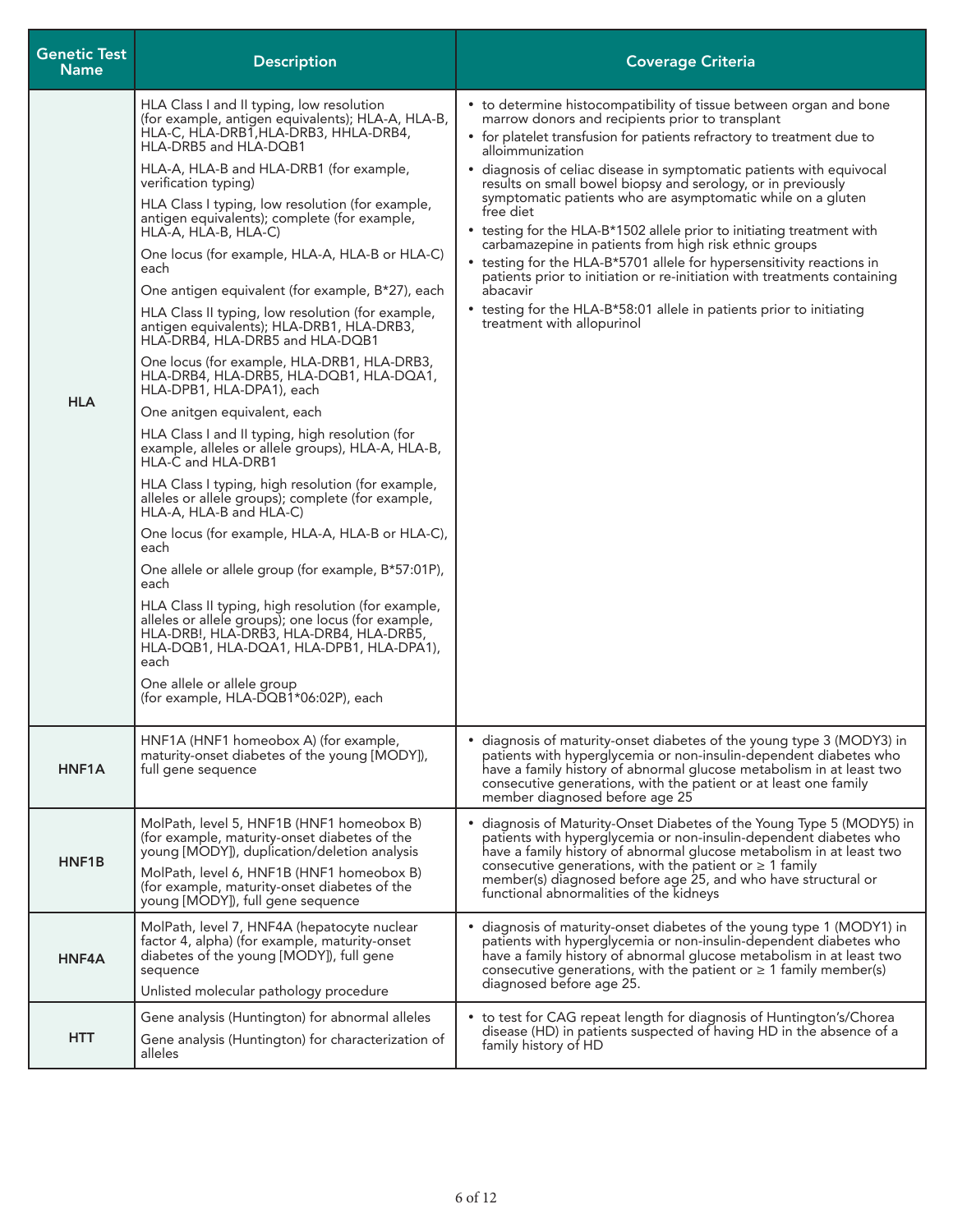| <b>Genetic Test</b><br><b>Name</b>                                   | <b>Description</b>                                                                                                                                                                                                                                                                                                                                                                                                                                                                                                                                                                                           | <b>Coverage Criteria</b>                                                                                                                                                                                                                                                                                                                                                                                                               |
|----------------------------------------------------------------------|--------------------------------------------------------------------------------------------------------------------------------------------------------------------------------------------------------------------------------------------------------------------------------------------------------------------------------------------------------------------------------------------------------------------------------------------------------------------------------------------------------------------------------------------------------------------------------------------------------------|----------------------------------------------------------------------------------------------------------------------------------------------------------------------------------------------------------------------------------------------------------------------------------------------------------------------------------------------------------------------------------------------------------------------------------------|
| <b>IGH</b>                                                           | IGH gene rearrange amp meth<br>IGH gene rearrange dir probe<br>IGH vari regional mutation                                                                                                                                                                                                                                                                                                                                                                                                                                                                                                                    | • for medical management of patients with Acute Lymphoblastic<br>Leukemia (ALL) through analysis of rearrangements in the IGH gene to<br>estimate Minimal Residual Disease (MRD) levels<br>• for diagnostic evaluation of rearrangements in the IGH gene in<br>patients with suspected B-cell Non-Hodgkin's Lymphoma (NHL), but<br>in whom clinical, immunophenotypic, and histologic evaluation have<br>provided inconclusive results |
| <b>IGK</b>                                                           | IGK rearrangeabn clonal pop                                                                                                                                                                                                                                                                                                                                                                                                                                                                                                                                                                                  | • for medical management of patients with ALL through analysis of<br>rearrangements in the IGK gene to estimate MRD levels<br>• for diagnostic evaluation of rearrangements in the IGK gene in<br>patients with suspected B-cell NHL, but in whom clinical,<br>immunophenotypic, and histologic evaluation have provided<br>inconclusive results                                                                                       |
| IL28B                                                                | IFNL3 (interferon, lambda 3) (for example, drug<br>response), gene analysis, rs12979860 variant                                                                                                                                                                                                                                                                                                                                                                                                                                                                                                              | • for IL28B single nucleotide polymorphism (SNP) testing in patients<br>with chronic Hepatitis C Virus (HCV) genotype 1 being considered for<br>treatment with PegIFN/RBV dual therapy                                                                                                                                                                                                                                                 |
| JAK2                                                                 | JAK2 (janus kinase 2)<br>(for example, myeloproliferative disorder) gene<br>analysis, p.Val617Phe (V617F) variant<br>Exon 12 sequence and exon 13 sequence, if<br>performed<br>JAK2 (janus kinase 2) (for example,<br>myeloproliferative disorder) gene anaylsis,<br>targeted sequence analysis exons 12-15<br>Oncology (hematolymphoid neoplasia), JAK2<br>Mutation DNA, PCR amplification of exons 12-14<br>and sequence analysis, blood or bone marrow,<br>report of JAK2 mutation not detected or detected                                                                                               | • diagnostic evaluation of individuals presenting with clinical,<br>laboratory, or pathological findings suggesting classic forms of<br>myeloproliferative neoplasms (MPN), that is, polycythemia vera (PV),<br>essential thrombocythemia (ET), or primary myelofibrosis (PMF)<br>• diagnostic evaluation of PV through JAK2 exon 12 variant<br>detection in JAK2 p.Val617Phe negative individuals                                     |
| KCNQ1,<br>KCNH <sub>2</sub> ,<br>SCN5A,<br><b>KCNE1</b><br>and KCNE2 | KCNH2 (potassium voltage-gated channel,<br>subfamily H [eag-related], member 2)<br>(for example, short QT syndrome, long QT<br>syndrome), full gene sequence; KCNQ1<br>(potassium voltage-gated channel, KQT-like<br>subfamily, member 1) (eg, short QT syndrome,<br>long QT syndrome), full gene sequence; KCNQ2<br>(potassium voltage-gated channel, KQT-like<br>subfamily, member 2) (for example, epileptic<br>encephalopathy), full gene sequence;<br>MolPath 8, SCN5A (sodium channel, voltage-<br>gated, type V, alpha subunit) (for example, familial<br>dilated cardiomyopathy), full gene sequence | • for patients with suspected familial Long QT syndrome for<br>confirmation of diagnosis and treatment                                                                                                                                                                                                                                                                                                                                 |
| <b>KIT</b>                                                           | Kit gene targeted seq analysis<br>Kit gene analysis d816 variant                                                                                                                                                                                                                                                                                                                                                                                                                                                                                                                                             | • to confirm a diagnosis of a gastrointestinal stromal tumor (GIST) in<br>patients who are negative by immunostaining<br>• to determine primary resistance to treatment with TKIs in patients with<br>an advanced metastatic or unresectable GIST<br>• to determine primary resistance to preoperative or postoperative<br>treatment of a GIST with TKIs                                                                               |
| KMT2D and/<br>or KDM6A                                               | Unlisted molecular pathology procedure                                                                                                                                                                                                                                                                                                                                                                                                                                                                                                                                                                       | • diagnosis of Kabuki Syndrome (KS) in patients with symptoms<br>compatible with KS                                                                                                                                                                                                                                                                                                                                                    |
| <b>KRAS</b>                                                          | KRAS gene variants exon 2<br>KRAS gene addl variants                                                                                                                                                                                                                                                                                                                                                                                                                                                                                                                                                         | • to help guide administration of anti-EGFR monoclonal antibodies                                                                                                                                                                                                                                                                                                                                                                      |
| MECP <sub>2</sub>                                                    | MECP2 (methyl CpG binding protein 2)<br>(for example, Rett syndrome) gene analysis; full<br>sequence analysis<br>Known familial variant<br>Duplication/deletion variants                                                                                                                                                                                                                                                                                                                                                                                                                                     | • testing for MECP2 sequence variants in patients who meet<br>established clinical diagnostic criteria for classic or variant Rett<br>syndrome<br>• testing for MECP2 sequence variants in patients who have symptoms<br>of Rett syndrome, but do not meet established clinical diagnostic<br>criteria                                                                                                                                 |
| <b>MEFV</b>                                                          | MolPath, level 3, MEFV (mediterranean fever)<br>(for example, familial mediterranean fever),<br>common variants (for example, E148Q, P369S,<br>F479L, M680I, I692del, M694V, M694I, K695R,<br>V726A, A744S, R761H)<br>MolPath, level 5, MEFV (mediterranean fever)<br>(for example, familial mediterranean fever), full<br>gene sequence                                                                                                                                                                                                                                                                     | in patients exhibiting symptoms of Familial Mediterranean Fever<br>(FMF), including periodic episodes of fever in combination with<br>peritonitis, pleuritic, arthritis, and erysipelas-like erythema. - In patients<br>from ethnic groups considered at high risk for FMF who present with<br>nephrotic syndrome or amyloidosis, but do not meet the diagnostic<br>criteria for FMF                                                   |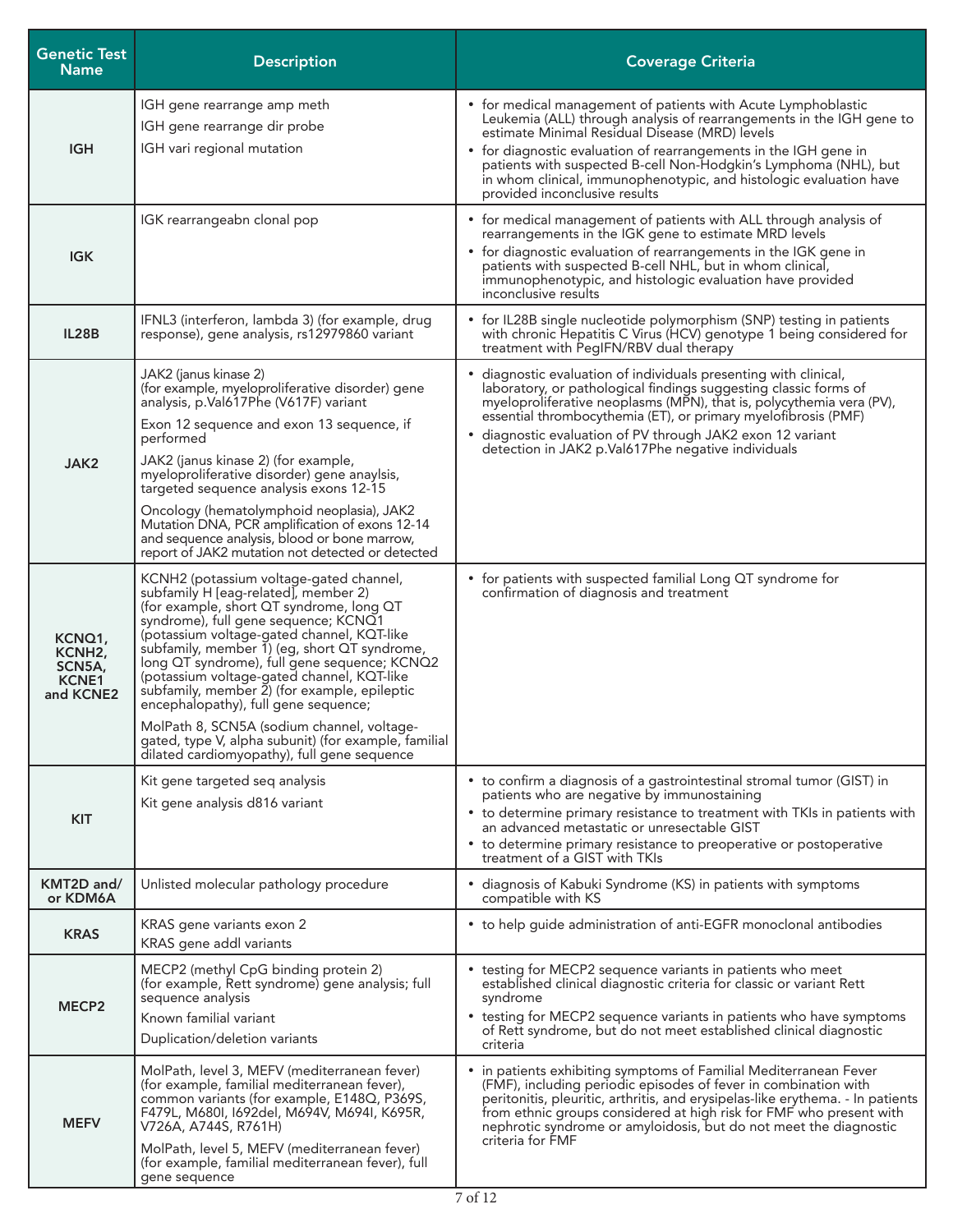| <b>Genetic Test</b><br><b>Name</b>                                              | <b>Description</b>                                                                                                                                                                                                                                                                                                                                                    | <b>Coverage Criteria</b>                                                                                                                                                                                                                                                                                                                                                                                                   |
|---------------------------------------------------------------------------------|-----------------------------------------------------------------------------------------------------------------------------------------------------------------------------------------------------------------------------------------------------------------------------------------------------------------------------------------------------------------------|----------------------------------------------------------------------------------------------------------------------------------------------------------------------------------------------------------------------------------------------------------------------------------------------------------------------------------------------------------------------------------------------------------------------------|
| MLH1,<br>MHS2,<br>MSH6,<br>MSI,<br>PMS2,<br>and<br><b>EPCAM</b>                 | MLH1 gene<br>MLH1 gene full<br>MLH1 gene known variants<br>MLH1 gene dup/del variant<br>MSH2 gene full<br>MSH2 gene known variants<br>MSH2 gene dup/delete variant<br>MSH6 gene full seq<br>MSH6 gene known<br>MSH6 gene dup/delete variant<br>Microsatellite instability<br>PMS2 gene full seq<br>PMS2 gene known familial variants<br>PMS2 gene dup/delete variants | Genetic testing for Lynch Sydrome (LS) must be in accordance with<br>current National Comprehensive Cancer Network (NCCN) guidelines<br>for colon cancer.                                                                                                                                                                                                                                                                  |
| <b>MPL</b>                                                                      | MPL (myeloprolifereative leukemia virus oncogene,<br>thrombopoietin receptor) (for example,<br>myeloproliferative disorder), common variants<br>(for example, W515A, W515K, W515L, W515R)<br>MPL (myeloproliferative leukemia virus oncogene,<br>thrombopoietin receptor) (for example,<br>myloproliferative disorder), exon 10 sequence                              | diagnostic evaluation of MPL variants to include Trp515Leu and<br>Trp515Lys in JAK2 p.Val617Phe-negative individuals showing<br>symptoms                                                                                                                                                                                                                                                                                   |
| <b>MUTYH</b>                                                                    | MUTYH (mutY homolog [E. coli]) (for example,<br>MYH-associated polyposis), common variants (for<br>example, Y165C, G382D)<br>MUTYH (mutY homolog [E. coli]) (for example,<br>MYH-associated polyposis), full gene sequence                                                                                                                                            | • diagnosis of MYH-associated polyposis (MAP) in APC-negative<br>colorectal polyposis patients, or in polyposis patients who have a<br>family history consistent with autosomal recessive inheritance<br>• diagnosis of MAP in asymptomatic siblings of patients with known<br>MYH variants                                                                                                                                |
| <b>Noninvasive</b><br>Prenatal<br>Screening for<br>Trisomies 13,<br>18, 21, X&Y | Fetal chrmoml aneuploidy<br>Unlisted molecular pathology<br>Fetal aneuploidy trisomy risk<br>Unlisted maaa                                                                                                                                                                                                                                                            | • in singleton pregnancies with a high risk of fetal aneuploidy                                                                                                                                                                                                                                                                                                                                                            |
| NPM <sub>1</sub>                                                                | NPM1 (nucleophosmin) (for example, acute<br>myeloid leukemia [AML]) gene analysis, exon<br>12 variants<br>NPM1 (nucleophosmin) (for example, acute<br>myeloid leukemia) gene analysis, quantitative                                                                                                                                                                   | • to guide treatment decisions for individuals with AML                                                                                                                                                                                                                                                                                                                                                                    |
| <b>NRAS</b>                                                                     | NRAS gene variants exon 2 & 3                                                                                                                                                                                                                                                                                                                                         | • for patients with metastatic colorectal cancer who are being<br>considered for treatment with anti-EGFR monoclonal antibodies, and<br>who have had negative KRAS gene testing                                                                                                                                                                                                                                            |
| <b>Oncotype Dx</b><br><b>Breast Cancer</b><br>Assay                             | mRNA gene analysis of 21 genes in breast tumor<br>tissue                                                                                                                                                                                                                                                                                                              | estrogen receptor (ER) positive (+), lymph node (LN) negative (-),<br>human EGFR 2 negative (HER2-) breast cancer patients who are<br>considering whether to use adjuvant chemotherapy in addition to<br>standard hormone therapy<br>• ER+, HER2- breast cancer patients with 1-3 involved ipsilateral axillary<br>lymph nodes who are considering whether to use adjuvant chemotherapy<br>in addition to hormonal therapy |
| PAX <sub>8</sub>                                                                | PAX8/PPARG (t(2;3) (q13;p25)) (for example,<br>follicular thyroid carcinoma), translocation analysis                                                                                                                                                                                                                                                                  | • for individuals with indeterminate thyroid FNA biopsy cytology for<br>diagnosis of papillary thyroid carcinoma                                                                                                                                                                                                                                                                                                           |
| <b>PDGFRA</b>                                                                   | PDGFRA (platelet-derived growth factor receptor,<br>alpha polypeptide) (for example, gastrointestinal<br>stromal tumor [GIST]), gene analysis, targeted<br>sequence analysis (for example, exons 12, 18)                                                                                                                                                              | • to confirm a diagnosis of a GIST in patients who are negative by<br>immunostaining<br>• to determine primary resistance to treatment with TKIs in patients with<br>an advanced metastatic or unresectable GIST<br>• to determine primary resistance to preoperative or postoperative<br>treatment of a GIST with TKIs                                                                                                    |
| PML/<br>RARalpha                                                                | PML/RARalpha, (t(15;17)), (promyelocytic<br>leukemia/retinoic acid receptor alpha (for<br>example, promyelocytic leukemia) translocation<br>analysis; common breakpoints (for example, intron<br>3 and intron 6), qualitative or quantitative<br>Single breakpoint (for example, intron 3, intron 6<br>or exon 6), qualitative or quantitative                        | • diagnostic assessment of individuals with suspected acute<br>promyelocytic leukemia (APL) by quantitative RT-PCR (RQ-PCR)<br>· diagnostic assessment of individuals with suspected APL by<br>qualitative RT-PCR<br>• monitoring response to treatment and disease progression in<br>individuals with APL by RQ-PCR                                                                                                       |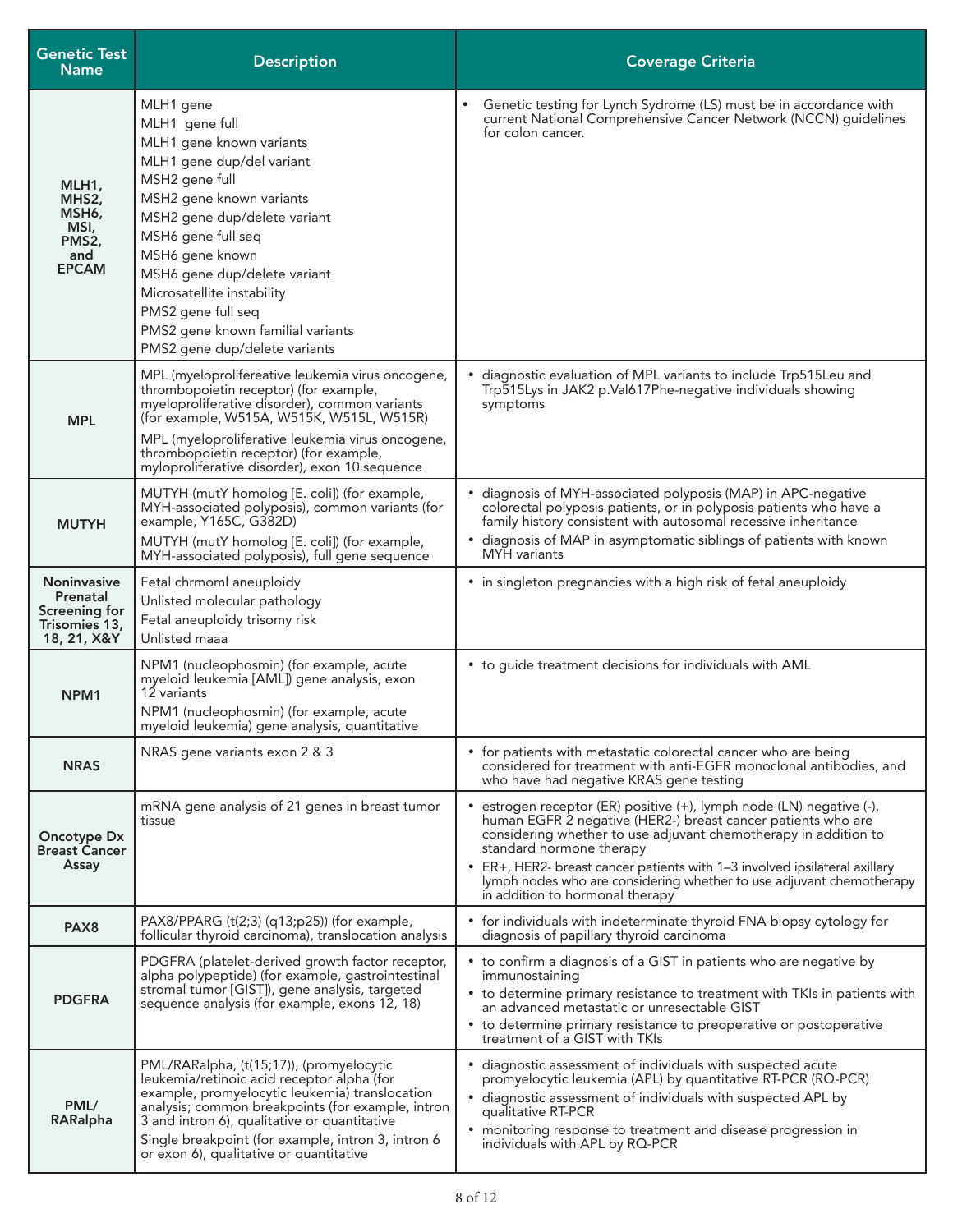| <b>Genetic Test</b><br><b>Name</b> | <b>Description</b>                                                                                                                                                                                                                                                                                                                                                                                                                                                                         | <b>Coverage Criteria</b>                                                                                                                                                                                                                                                                                                                                                                                                                                                                                                                                                                                                                                                                                                                                                                                                 |
|------------------------------------|--------------------------------------------------------------------------------------------------------------------------------------------------------------------------------------------------------------------------------------------------------------------------------------------------------------------------------------------------------------------------------------------------------------------------------------------------------------------------------------------|--------------------------------------------------------------------------------------------------------------------------------------------------------------------------------------------------------------------------------------------------------------------------------------------------------------------------------------------------------------------------------------------------------------------------------------------------------------------------------------------------------------------------------------------------------------------------------------------------------------------------------------------------------------------------------------------------------------------------------------------------------------------------------------------------------------------------|
| <b>PMP22</b>                       | PMP22 (peripheral myelin protein 22) (for example,<br>Charcot-Marie-Tooth, hereditary neuropathy with<br>liability to pressure palsies) gene analysis; duplica-<br>tion/deletion analysis<br>Full sequence analysis<br>Known familial variant                                                                                                                                                                                                                                              | • for the accurate diagnosis and classification of hereditary<br>polyneuropathies                                                                                                                                                                                                                                                                                                                                                                                                                                                                                                                                                                                                                                                                                                                                        |
| PPP2R2B                            | Gene analysis (protein phosphatase 2 regulatory<br>subunit Bbeta) for abnormal alleles                                                                                                                                                                                                                                                                                                                                                                                                     | • diagnosis of spinocerebellar ataxia type 12 (SCA12) in patients with<br>action tremor of the upper extremities and signs of cerebellar and<br>cortical dysfunction, in addition to Indian ancestry and a family<br>history consistent with autosomal dominant inheritance<br>• diagnosis of SCA12 in symptomatic family members of known SCA12<br>patients                                                                                                                                                                                                                                                                                                                                                                                                                                                             |
| PRSS1                              | PRSS1 (protease, serine, 1 [trypsin 1])<br>(for example, hereditary pancreatitis), common<br>variants (for example, N29I, A16V, R122H)<br>Molecular pathology procedure level 5, PRSS1<br>(protease, serine, 1 [trypsin 1]) (for example,<br>hereditary pancreatitis), full gene sequence                                                                                                                                                                                                  | • to confirm diagnosis of hereditary pancreatitis in symptomatic<br>patients with any of the following:<br>a family history of pancreatitis in a first-degree (parent, sibling,<br>child) or second-degree (aunt, uncle, grandparent) relative;<br>an unexplained episode of documented pancreatitis occurring in a<br>child that has required hospitalization, and where there is<br>significant concern that hereditary pancreatitis should be<br>excluded;<br>recurrent (two or more separate, documented episodes with<br>hyperamylasemia) attacks of acute pancreatitis for which there<br>is no explanation (anatomical anomalies, ampullary or main pan-<br>creatic strictures, trauma, viral infection, gallstones, alcohol, drugs,<br>hyperlipidemia, etc); or<br>unexplained (idiopathic) chronic pancreatitis |
| <b>PTEN</b>                        | PTEN (phosphatase and tensin homolog)<br>(for example, Cowden syndrome, PTEN<br>hamartoma tumor syndrome) gene analysis;<br>full sequence analysis<br>Known familial variant<br>Duplication/deletion variant                                                                                                                                                                                                                                                                               | • for patients with autism spectrum disorders (ASDs) and macrocephaly<br>(head circumference greater than 2 standard above the mean for age)<br>• PTEN variant testing in individuals suspected of being affected with<br>Cowden syndrome (CS) or Bannayan-Riley-Ruvalcaba syndrome (BRRS)                                                                                                                                                                                                                                                                                                                                                                                                                                                                                                                               |
| <b>RET</b>                         | RET (ret proto-oncogene) (for example, multiple<br>endocrine neoplasia, type 2B and familial<br>medullary thyroid carcinoma), common variants<br>(for example, M918T, 2647_2648 delinsTT, A883F)<br>RET (for example, multiple endocrine neoplasia,<br>type 2A and familial medullary thyroid carcinoma),<br>targeted sequence analysis (for example, exons<br>$10, 11, 13-16$<br>MolPath, level 7, RET (ret proto-oncogene)<br>(for example, Hirschsprung disease), full gene<br>sequence | · multiple endocrine neoplasia type 2 (MEN2) gene testing in<br>patients with the clinical manifestations of MEN2A, MEN2B, or familial<br>medullary thyroid carcinoma (FMTC), including those with apparently<br>sporadic medullary thyroid carcinoma (MTC) or<br>pheochromocytoma<br>• MEN2 gene testing to confirm a diagnosis in the at-risk relatives of<br>genetically confirmed MEN2 patients                                                                                                                                                                                                                                                                                                                                                                                                                      |
| ROS <sub>1</sub>                   | Cytogenetics 25-99                                                                                                                                                                                                                                                                                                                                                                                                                                                                         | • for patients who have wild type (negative) EGFR or ALK gene<br>testing, reflex testing to ROS1 should be ordered for the treatment of<br>non-small cell lung carcinoma                                                                                                                                                                                                                                                                                                                                                                                                                                                                                                                                                                                                                                                 |
| RYR1                               | Molecular pathology procedure, level 9, 50 exons<br>in a single gene by DNA sequence analysis, full<br>gene sequence (RYR1 (ryanodine receptor 1,<br>skeletal) (for example, malignant hyperthermia),<br>full gene sequence)<br>Molecular pathology procedure level 7, RYR1<br>(ryanodine receptor 1, skeletal) (for example,<br>malignant hyperthermia), targeted sequence<br>analysis of exons with functionally-confirmed<br>mutations                                                  | • to test clinically confirmed malignant hyperthermia susceptibility (MHS)<br>patients for variants in the RYR1 gene to facilitate diagnostic testing in<br>at-risk relatives<br>• to diagnose MHS in at-risk relatives of patients with clinically<br>confirmed MHS                                                                                                                                                                                                                                                                                                                                                                                                                                                                                                                                                     |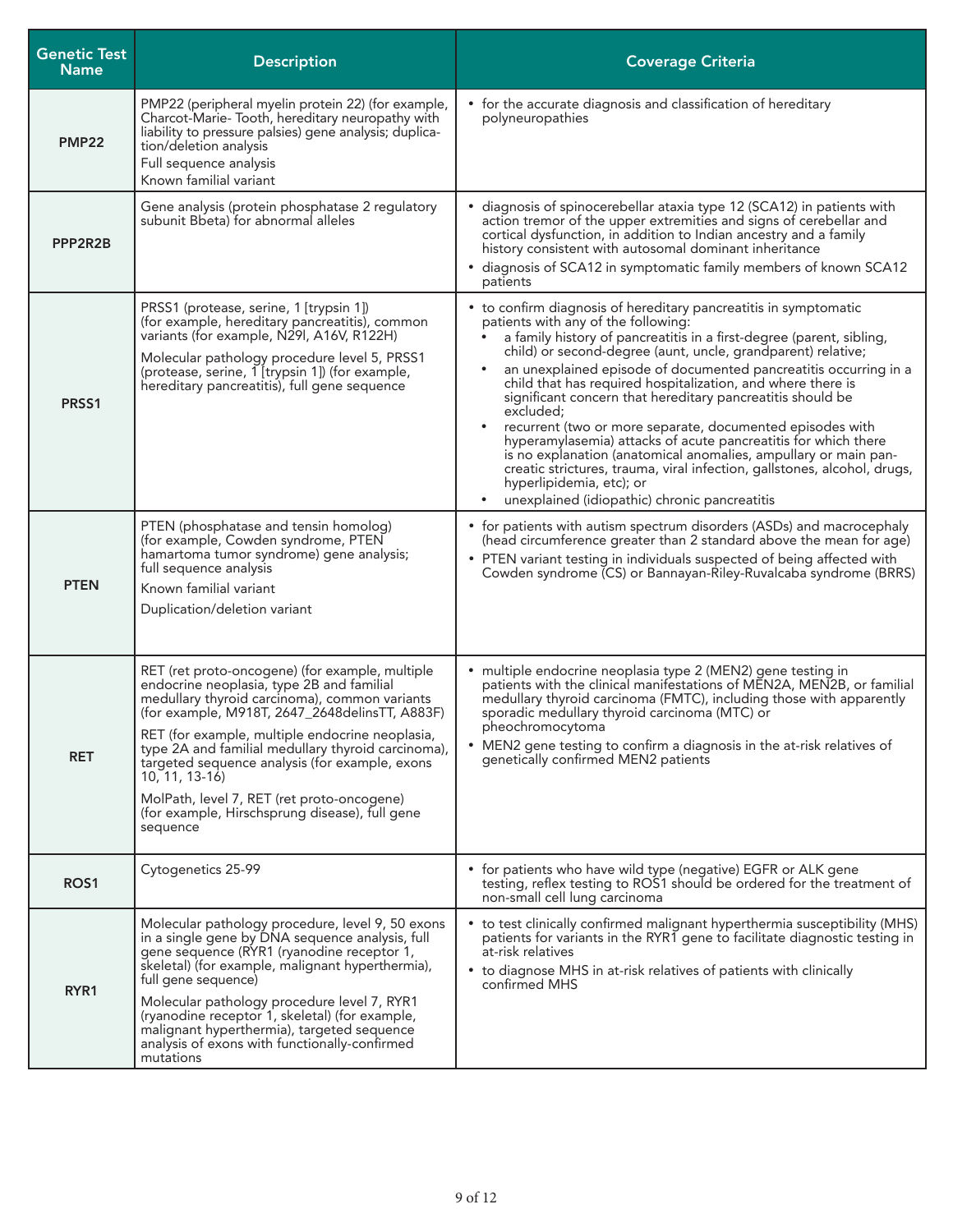| <b>Genetic Test</b><br><b>Name</b> | <b>Description</b>                                                                                                                                                                                                                                                                                                                                                                        | <b>Coverage Criteria</b>                                                                                                                                                                                                                                                                                                                                                                 |
|------------------------------------|-------------------------------------------------------------------------------------------------------------------------------------------------------------------------------------------------------------------------------------------------------------------------------------------------------------------------------------------------------------------------------------------|------------------------------------------------------------------------------------------------------------------------------------------------------------------------------------------------------------------------------------------------------------------------------------------------------------------------------------------------------------------------------------------|
|                                    | MolPath, Level 5, SDHC (succinate dehydrogenase<br>complex, subunit C, integral membrane protein,<br>15kDa) (for example, hereditary paraganglioma-<br>pheochromocytoma syndrome), duplication/<br>deletion analysis                                                                                                                                                                      | • to diagnose a hereditary paraganglioma (PGL) or pheochromocytoma<br>(PCC) syndrome in patients with PGLs and/or PCCs                                                                                                                                                                                                                                                                   |
|                                    | MolPath, level 6, SDHC (succinate dehydrogenase<br>complex, subunit C, integral membrane protein,<br>15kDa) (for example, hereditary paraganglioma-<br>pheochromocytoma syndrome), full gene<br>sequence                                                                                                                                                                                  |                                                                                                                                                                                                                                                                                                                                                                                          |
| SDHA, SDHB,<br>SDHC, SDHD,         | MolPath, level 7, SDHA (succinate dehydrogenase<br>complex, subunit A, flavoprotein [Fp]) (for exam-<br>ple, Leigh syndrome, mitochondrial complex II<br>deficiency), full gene sequence                                                                                                                                                                                                  |                                                                                                                                                                                                                                                                                                                                                                                          |
| SDHAF2,<br>MAX, and/or<br>TMEM127  | Hereditary neuroendocrine tumor disorders (for<br>example, medullary thyroid carcinoma, parathyroid<br>carcinoma, malignant pheochromocytoma or para-<br>ganglioma); genomic sequence analysis<br>panel, must include sequencing of at least 6<br>genes, including MAX, SDHB, SDHC, SDHD,<br>TMEM127, and VHL. (However, panel must in-<br>clude VHL gene, which isn't on this grouping.) |                                                                                                                                                                                                                                                                                                                                                                                          |
|                                    | Hereditary neuroendocrine tumor disorders<br>(for example, medullary thyroid carcinoma,<br>parathyroid carcinoma, malignant<br>pheochromocytoma pr paraganglioma);<br>duplication/deletion analysis panel, must include<br>analysis for SDHB, SDHC, SDHD, AND VHL                                                                                                                         |                                                                                                                                                                                                                                                                                                                                                                                          |
|                                    | Unlisted molecular pathology procedure                                                                                                                                                                                                                                                                                                                                                    |                                                                                                                                                                                                                                                                                                                                                                                          |
| <b>SERPINA1</b>                    | SERPINA1 gene                                                                                                                                                                                                                                                                                                                                                                             | • for guidance in diagnosis of inconclusive cases of Alpha-1<br>Antitrypsin Deficiency (AATD) in individuals with Chronic<br>Obstructive Pulmonary Disease (COPD), unexplained liver disease,<br>family history of AATD, or environmental exposures leading to airflow<br>obstruction after serum Alpha-1 Antitrypsin (AAT) protein levels and<br>protein phenotyping has been completed |
| SMAD4                              | SMAD4 (SMAD family member 4) (for example,<br>hemorrhagic telangiectasia syndrome, juvenile<br>polyposis), duplication/deletion analysis<br>Full gene sequence                                                                                                                                                                                                                            | • to clarify the diagnosis of individuals with JPS or a known SMAD4<br>mutation is in the family (Genetic testing should be performed in the<br>first six months of life due to hereditary hemorrhagic telangiectasia<br>risk)                                                                                                                                                           |
|                                    | SMN1 (survival of motor neuron 1, telomeric)<br>(for example, spinal muscular atrophy), exon 7<br>deletion                                                                                                                                                                                                                                                                                | • diagnosis of patients with hypotonia and muscle weakness who are<br>suspected of having spinal muscular atrophy (SMA)                                                                                                                                                                                                                                                                  |
| SMN1/SMN2                          | SMN1/SMN2 (survival of motor neuron 1,<br>telomeric/survival of motor neuron 2, centromeric)<br>(for example, spinal muscular atrophy), dosage<br>analysis (for example, carrier testing)                                                                                                                                                                                                 |                                                                                                                                                                                                                                                                                                                                                                                          |
|                                    | SMN1, known familial sequence variant(s)                                                                                                                                                                                                                                                                                                                                                  |                                                                                                                                                                                                                                                                                                                                                                                          |
|                                    | SMN1, full gene sequence                                                                                                                                                                                                                                                                                                                                                                  |                                                                                                                                                                                                                                                                                                                                                                                          |
|                                    | Gene analysis (survival of motor neuron 1,<br>telomeric) for dosage/deletion                                                                                                                                                                                                                                                                                                              |                                                                                                                                                                                                                                                                                                                                                                                          |
|                                    | Gene analysis (survival of motor neuron 1,<br>telomeric) of full sequence                                                                                                                                                                                                                                                                                                                 |                                                                                                                                                                                                                                                                                                                                                                                          |
|                                    | Gene analysis (survival of motor neuron 1,<br>telomeric) for known familial sequence variants                                                                                                                                                                                                                                                                                             |                                                                                                                                                                                                                                                                                                                                                                                          |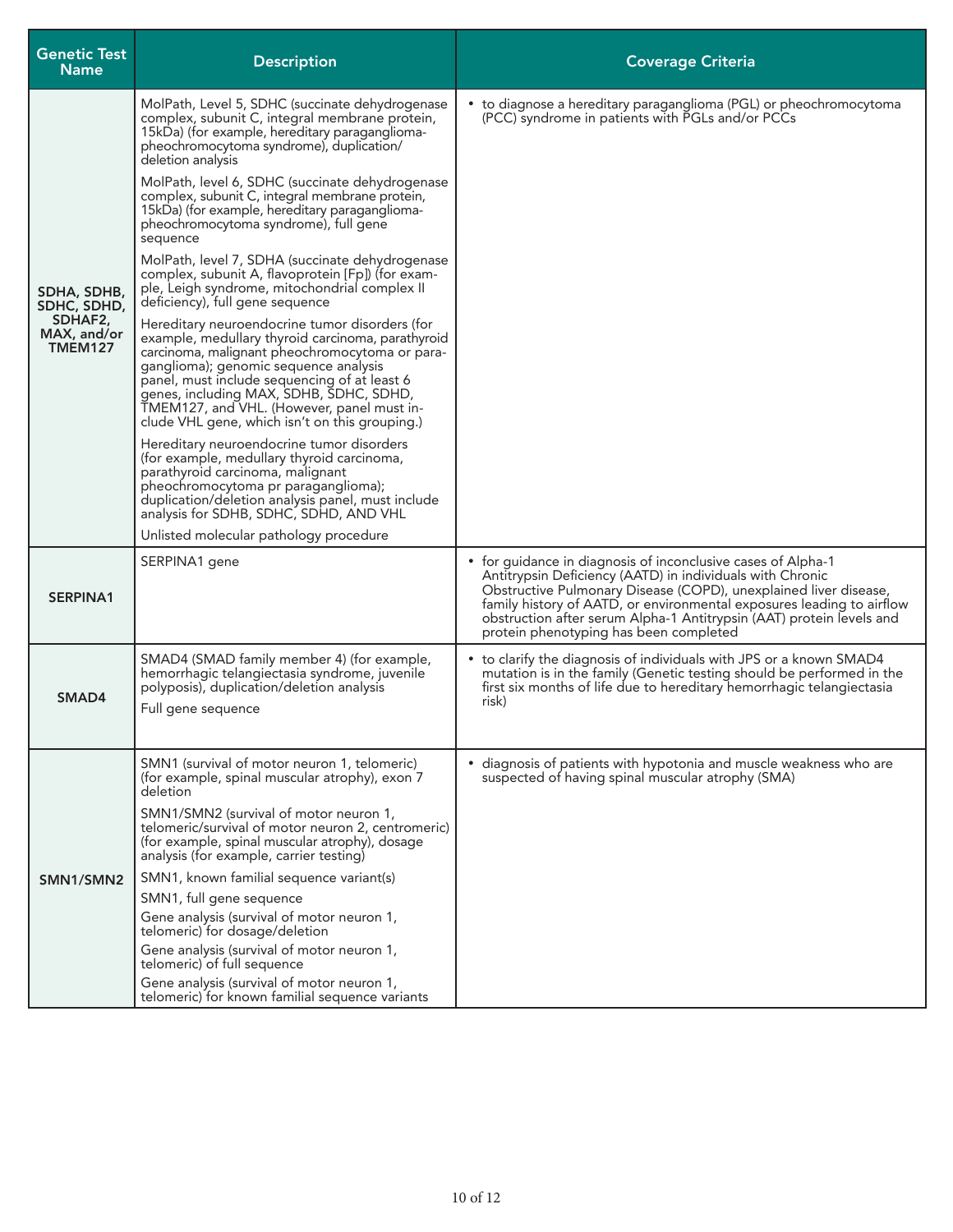| <b>Genetic Test</b><br><b>Name</b> | <b>Description</b>                                                                                                                                                                                                                 | <b>Coverage Criteria</b>                                                                                                                                                                                                                                                                                                                                                                                                                                                                                                                                                                                                                                                                                                                                                                                                                                                                                                                                                                                                                                                                                                                                                                                                                                                                                                                                                                                                                                                                                                     |
|------------------------------------|------------------------------------------------------------------------------------------------------------------------------------------------------------------------------------------------------------------------------------|------------------------------------------------------------------------------------------------------------------------------------------------------------------------------------------------------------------------------------------------------------------------------------------------------------------------------------------------------------------------------------------------------------------------------------------------------------------------------------------------------------------------------------------------------------------------------------------------------------------------------------------------------------------------------------------------------------------------------------------------------------------------------------------------------------------------------------------------------------------------------------------------------------------------------------------------------------------------------------------------------------------------------------------------------------------------------------------------------------------------------------------------------------------------------------------------------------------------------------------------------------------------------------------------------------------------------------------------------------------------------------------------------------------------------------------------------------------------------------------------------------------------------|
| SNRPN/<br>UBE3A                    | SNRPN/UBE3A (small nuclear ribonucleoprotein<br>polypeptide N and ubiquitin protein ligase E3A)<br>(for example, Prader-Willi syndrome and/or<br>Angelman syndrome), methylation analysis                                          | When a clinical diagnosis of Prader-Willi syndrome is suspected, the<br>following findings justify genetic testing:<br>• from birth to age two: hypotonia with poor suck (neonatal period)<br>• from age two to age six: hypotonia with history of poor suck,<br>global developmental delay<br>• from age six to age 12: hypotonia with history of poor suck, global<br>developmental delay, excessive eating with central obesity if<br>uncontrolled<br>• from age 13 years to adulthood: cognitive impairment, usually mild<br>intellectual disability; excessive eating with central obesity if<br>uncontrolled, hypothalamic hypogonadism and/or typical behavior<br>problems<br>When a clinical diagnosis of Angelman Syndrome is suspected, the<br>following findings justify genetic testing:<br>• as part of the evaluation of patients with developmental delay,<br>regardless of age<br>• as part of the evaluation of patients with a balance or movement<br>disorder such as ataxia of gait (May not appear as frank ataxia but can<br>be forward lurching, unsteadiness, clumsiness, or quick, jerky motions.)<br>as part of the evaluation of patients with uniqueness of behavior:<br>any combination of frequent laughter/smiling; apparent happy<br>demeanor; easily excitable personality, often with uplifted hand-<br>flapping or waving movements; hypermotoric behavior<br>• speech impairment, none or minimal use of words; receptive and<br>non-verbal communication skills higher than verbal ones |
| <b>STK11</b>                       | STK11 (serine/threonine kinase 11) (for example,<br>Peutz-Jeghers syndrome [PJS]), duplication/<br>deletion analysis<br>Full gene sequence                                                                                         | • to confirm a diagnosis of Peutz-Jeghers syndrome (PJS) in<br>proband patients with a presumptive or probable diagnosis of PJS                                                                                                                                                                                                                                                                                                                                                                                                                                                                                                                                                                                                                                                                                                                                                                                                                                                                                                                                                                                                                                                                                                                                                                                                                                                                                                                                                                                              |
| <b>TBP</b>                         | TBP (TATA box binding protein) (for example,<br>spinocerebellar ataxia) gene analysis, evaluation to<br>detect abnormal (for example, expanded) alleles                                                                            | · diagnosis of spinocerebellar ataxia type 17 (SCA17) in ataxia patients<br>exhibiting variable combinations of cognitive decline, psychiatric<br>disturbance, and movement disorders<br>• diagnosis of SCA17 in symptomatic family members of known SCA17<br>patients<br>• diagnosis of SCA17 in patients suspected of having Huntington Disease<br>(HD) who have tested negative for a pathogenic variant in the HD gene                                                                                                                                                                                                                                                                                                                                                                                                                                                                                                                                                                                                                                                                                                                                                                                                                                                                                                                                                                                                                                                                                                   |
| TGFBR2                             | MolPath, level 6, TGFBR2 (transforming growth<br>factor, beta receptor 2) (for example, Marfan<br>syndrome), full gene sequence                                                                                                    | • to facilitate the diagnosis of Marfan syndrome in patients testing<br>negative for FBN1 gene variants                                                                                                                                                                                                                                                                                                                                                                                                                                                                                                                                                                                                                                                                                                                                                                                                                                                                                                                                                                                                                                                                                                                                                                                                                                                                                                                                                                                                                      |
| <b>TP53</b>                        | TP53 (tumor protein 53) (for example, tumor<br>samples), targeted sequence analysis of 2-5 exons<br>TP53 (for example, Li-Fraumeni syndrome,<br>tumor samples), full gene sequence or targeted<br>sequence analysis of $>$ 5 exons | · diagnosis of patients satisfying the criteria for classic Li-Fraumeni<br>syndrome or Li-Fraumeni-like syndrome, or the Chompret criteria<br>for TP53 gene testing                                                                                                                                                                                                                                                                                                                                                                                                                                                                                                                                                                                                                                                                                                                                                                                                                                                                                                                                                                                                                                                                                                                                                                                                                                                                                                                                                          |
| <b>TPMT</b>                        | TPMT (thiopurine S-methyltransferase)<br>(for example, drug metabolism), gene analysis,<br>common variants (for example, *2, *3)                                                                                                   | • TPMT genotyping or phenotyping in patients with Inflammatory Bowel<br>Disease (IBD) prior to administration of thiopurines<br>(azathioprine, 6-MP, and 6-TG)                                                                                                                                                                                                                                                                                                                                                                                                                                                                                                                                                                                                                                                                                                                                                                                                                                                                                                                                                                                                                                                                                                                                                                                                                                                                                                                                                               |
| <b>TRG</b>                         | TRG (T-cell antigen receptor, gamma) (for example,<br>leukemia and lymphoma), gene rearrangement<br>analysis, evaluation to detect abnormal clonal<br>populations                                                                  | • diagnosis and treatment of T-cell neoplasms                                                                                                                                                                                                                                                                                                                                                                                                                                                                                                                                                                                                                                                                                                                                                                                                                                                                                                                                                                                                                                                                                                                                                                                                                                                                                                                                                                                                                                                                                |
| <b>UPD</b>                         | Uniparental disomy (UPD) (for example,<br>Russell-Silver syndrome, Prader-Willi-Angelman<br>syndrome), short tandem repeat (STR) analysis                                                                                          | • for neonates, infants, children or adults symptomatic for Beckwith-<br>Wiedermann syndrome (BWS) to diagnose uniparental disomy (UPD)<br>for chromosome 11                                                                                                                                                                                                                                                                                                                                                                                                                                                                                                                                                                                                                                                                                                                                                                                                                                                                                                                                                                                                                                                                                                                                                                                                                                                                                                                                                                 |
| UGT1A1                             | UGT1A1 (UDP glucuronosyltransferase 1 family,<br>polypeptide A1) (for example, irinotecan<br>metabolism), gene analysis, common variants<br>(for example, $*28$ , *36, *37)                                                        | prior to irinotecan administration in patients with colorectal cancer<br>(CRC) to lower the starting does of irinotecan in patients with the<br>UGT1A1*28/UGT1A1*28 genotype<br>prior to irinotecan administration in patients with CRC to increase the<br>starting does of irinotecan in patients with the UGT1A1*1/<br>UGT1A1*1 or UGT1A1*1/UGT1A1*28 genotypes                                                                                                                                                                                                                                                                                                                                                                                                                                                                                                                                                                                                                                                                                                                                                                                                                                                                                                                                                                                                                                                                                                                                                            |